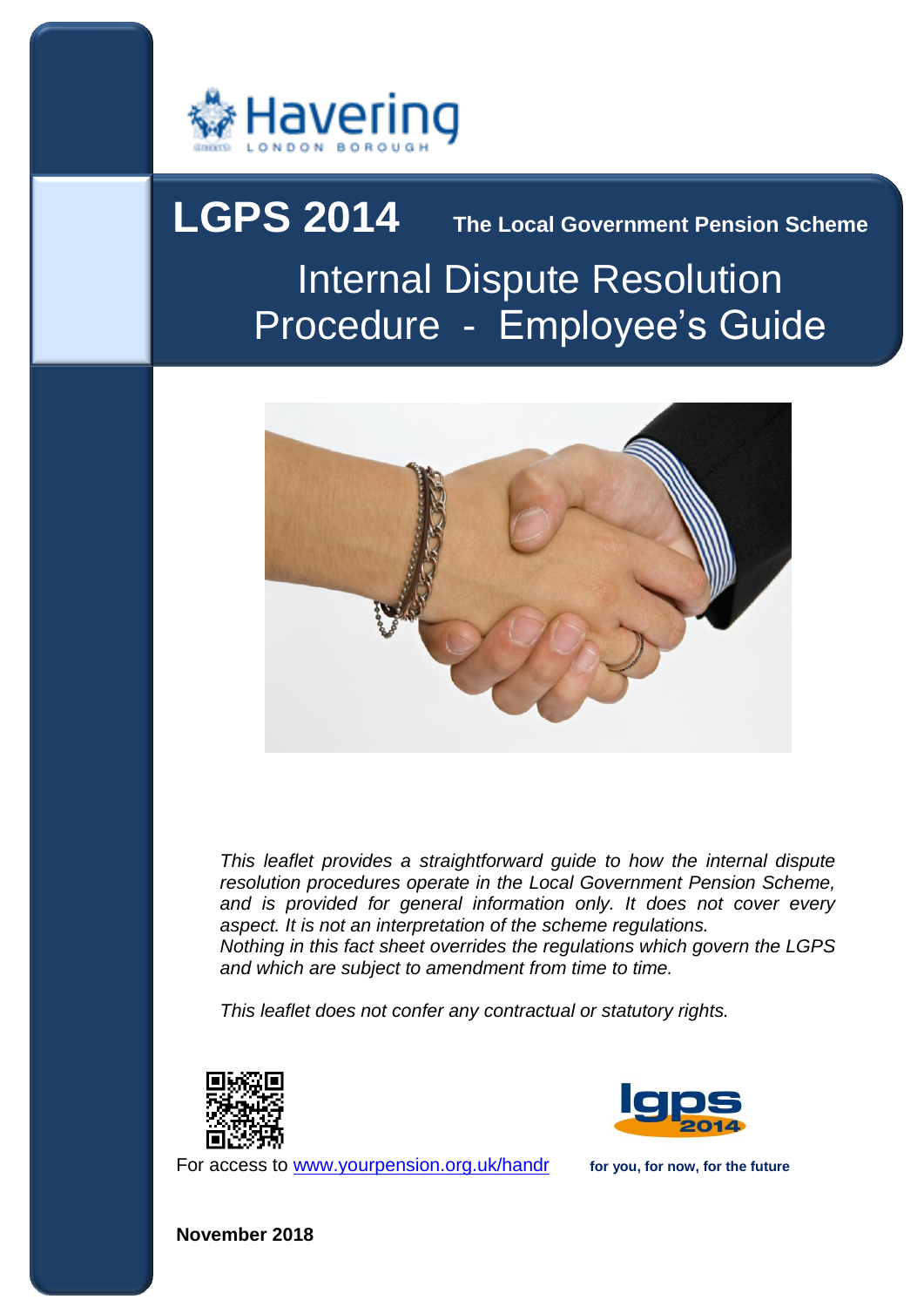## **INTRODUCTION**

 This guide is to help you to understand and use the dispute procedure if you have a complaint or disagreement with any decision made about your membership of the Local Government Pension Scheme with the London Borough of Havering.

 If you are a member of the scheme or the dependant of a person who was a member, you can use the complaints procedure to settle any complaint or disagreement you have about any decisions that have been made under the scheme rules that affect you.

 The scheme rules and the dispute rules are set out in law under statutory regulations. Please contact the Pensions Team Leader (details below) should you wish to view them.

 The dispute rules only apply to decisions made in respect of the pension scheme. You cannot use them if you have a complaint about how you have been treated or for maladministration.

#### **Is there something wrong?**

 Sometimes mistakes happen, usually because not all the circumstances are known or because of a misunderstanding. That is why we would ask you in the first instance to contact the Pensions Team. The staff can then explain to you what has happened or how a decision has been made. Nearly all problems are resolved this way. The Pensions Team Leader can be contacted:

by telephone - 01708 952299

 by writing to - Havering Pension Team Leader Town Hall, Main Road Local Pensions Partnership Romford Essex RM1 3BB

by email- havering@localpensionspartnership.org.uk

If your enquiry cannot be resolved immediately a reply will be sent within 5 working days of receipt.

#### **Using the formal dispute rules and procedures**

 If you cannot resolve the matter with Pensions Team, you can follow the formal Internal Dispute Resolution Procedure. This is made up of two steps as outlined in this leaflet.

You can use this dispute procedure if you:

- are an active member of the scheme
- have deferred benefits in the scheme
- **•** receive a pension from the scheme
- are a widow, widower or surviving dependant of a scheme member
- are a prospective member of the scheme
- left the scheme less than six months ago
- member or to fall within any of sub-paragraphs (a) to (d) does so, the claimant. in the case of a disagreement relating to the question whether a person claiming to be a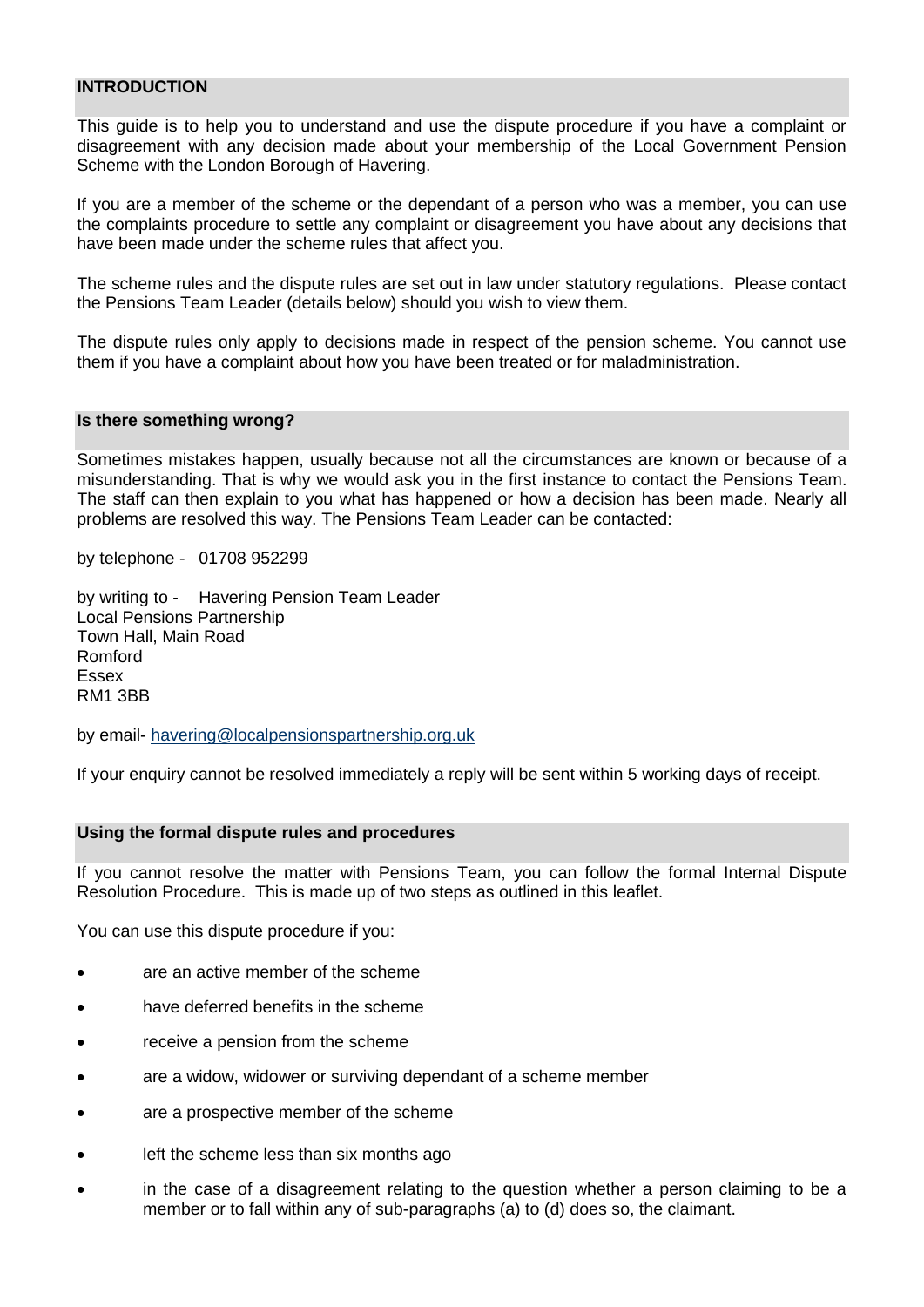#### **Using a representative**

 If you wish you can ask someone else to make and carry on your complaint for you. For example, this could be a union representative, a relative or family friend. You will however need to supply written authority of your wish to be represented.

 Personal representatives may also proceed or continue with any complaint where the member or former member has died.

 Where the complaint involves children, or the person for any reason is not capable of carrying on the complaint, it can be made or carried on by a relative or another suitable person.

## **Exempt disputes**

The Internal Disputes Resolution Procedure cannot be used if:

- Proceedings have commenced in any Court or Tribunal
- The Pensions Ombudsman has commenced an investigation into the dispute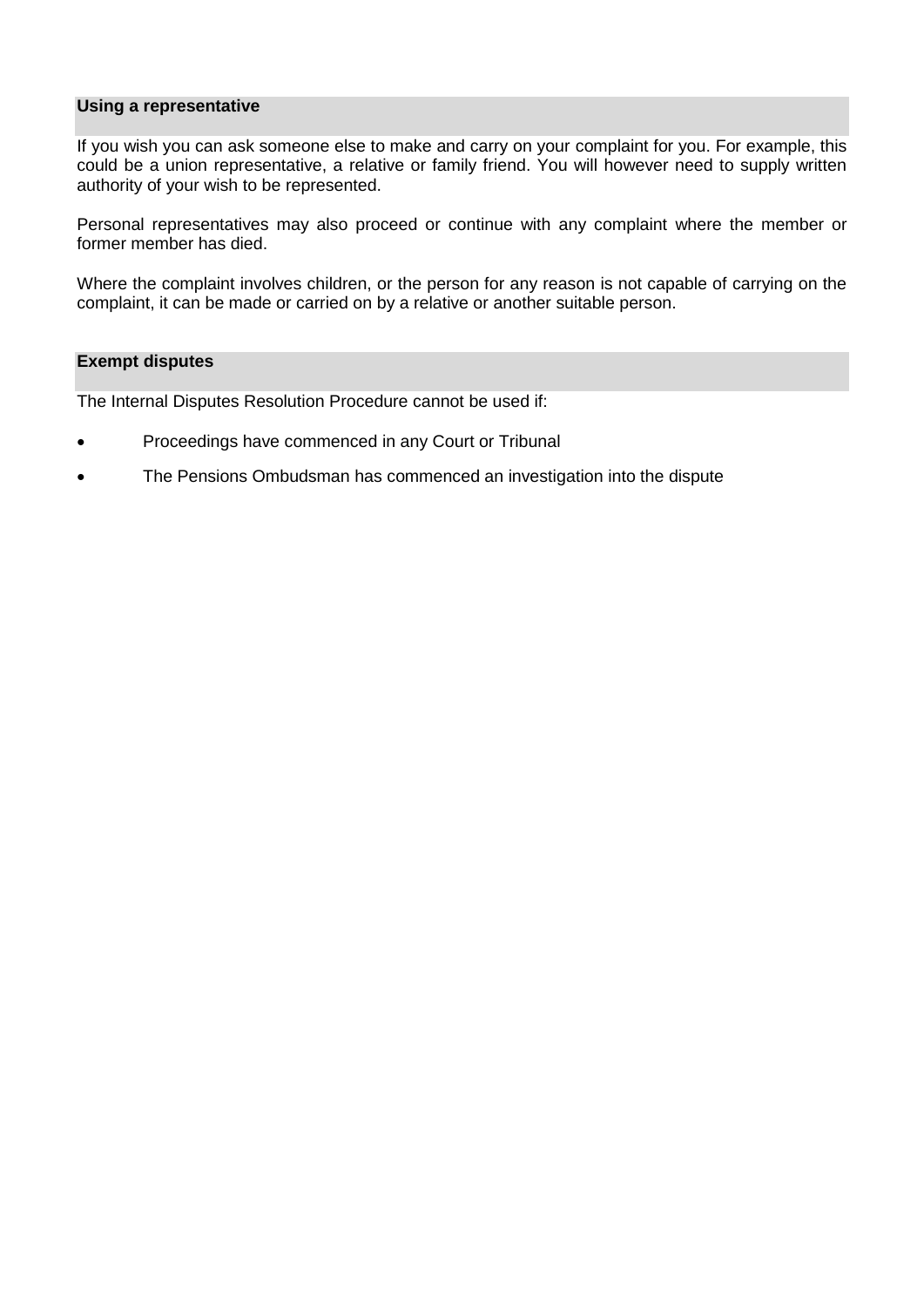## **MAKING A COMPLAINT** – **Step One**

## **Who to contact**

 If you cannot resolve the matter with the Pensions Team to your satisfaction you can complain against whoever made the decision you are not happy with (or the lack of decision). This will either be your employer or the Pension Fund's administering authority (which is the London Borough of Havering). You must in the first instance write to the person specified by your employer, referred to as the "Adjudicator", or the administering authority to resolve disputes.

 The Adjudicator has been appointed by your employer or the administering authority to deal with all complaints in an unbiased way as an individual and not as an employee, and who will consult with other professional advisers if necessary in reviewing the facts.

 You must make your complaint within six months of being notified of the decision or circumstances that you are complaining about. If you are complaining that a decision has not been made, your approach must be within six months of the date the decision should have been made. The time limits can be extended if there are special circumstances. You should therefore not leave things too long before writing to the Adjudicator.

Your complaint must be in writing. A form is included at the back of this guide that you can use.

## **If your complaint is against the London Borough of Havering, as either your employer or the administering authority, the Adjudicator is:**

 Peter Riedel Hymans Robertson LLP 20 Waterloo Street **Glasgow** G2 6DB

 If you are not a London Borough of Havering employee or you are not complaining against the Council in its role as administering authority, there may be occasions when decisions under the scheme are made by another Adjudicator for your employer and you should correspond directly with them. If this is the case your employer's Adjudicator may be named within the Discretions Policy. These policies are published on the website www.yourpension.org.uk/handr

#### **What details to supply**

If you are not using the form at the back of this leaflet you are required to supply your:

- full name
- address
- date of birth
- national insurance number
- where you are, or were, employed

 If you are making a complaint as a relative or representative please supply the information relating to the person you are representing and your name, address and relationship as well as evidence of your authority to act on their behalf.

 You should provide a full explanation of why you disagree with the decision that has been made or, what decision you think should have been made in the absence of one. You should enclose copies of any documents or letters you feel would be helpful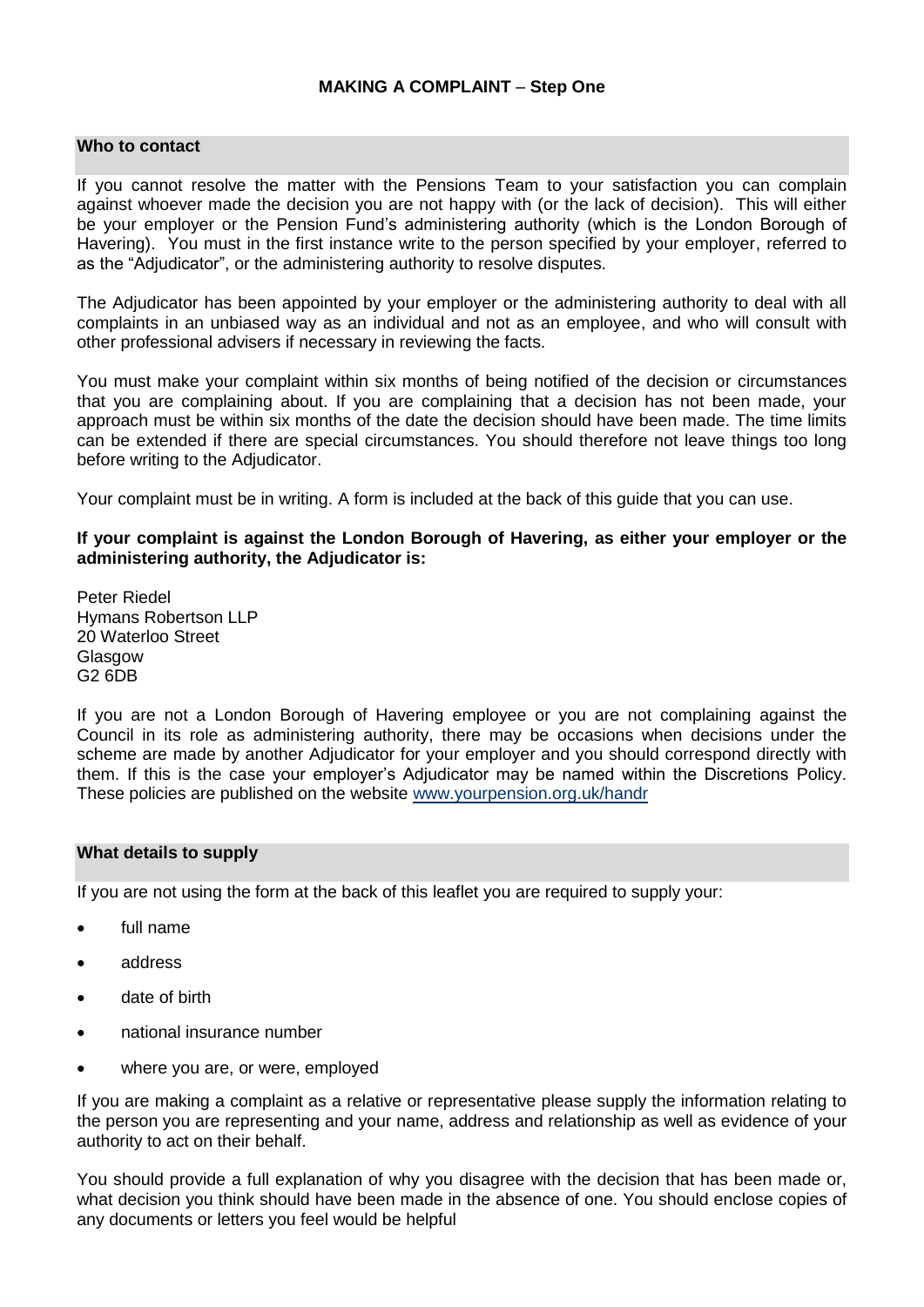Whilst your complaint is being looked into you may be asked for more information or explanation so that your complaint can be fully understood. The Adjudicator may also need to ask whoever your complaint is against, or other people related to the complaint, for more information.

 If your state of health is in question, you may be asked to attend a medical examination or to give consent for your medical records to be seen by a doctor.

#### **Getting an answer**

 Under the dispute rules you and your employer or the administering authority (whoever your complaint is against) must be given a decision from the Adjudicator within two months of the complaint being received. If a decision cannot be given to both parties within two months of the complaint being received, the Adjudicator must write and let you know when you can expect an answer and also informing you of the reasons for the delay,

 If a reply is not possible within two months you must be informed for the reasons for the delay and when you can expect a decision. –

#### **What that answer must say**

Your complaint must be answered in writing and state:

- What the Adjudicator's decision is
- The scheme rules taken into account in reaching the decision
- That you and your employer or administering authority (whoever your complaint was against) each have the right to have the decision reviewed (see step two)
- That the Pensions Advisory Service (TPAS) is available to assist you

#### **What happens next?**

 Unless there is a further application under step 2 the decision is binding and must be dealt with accordingly.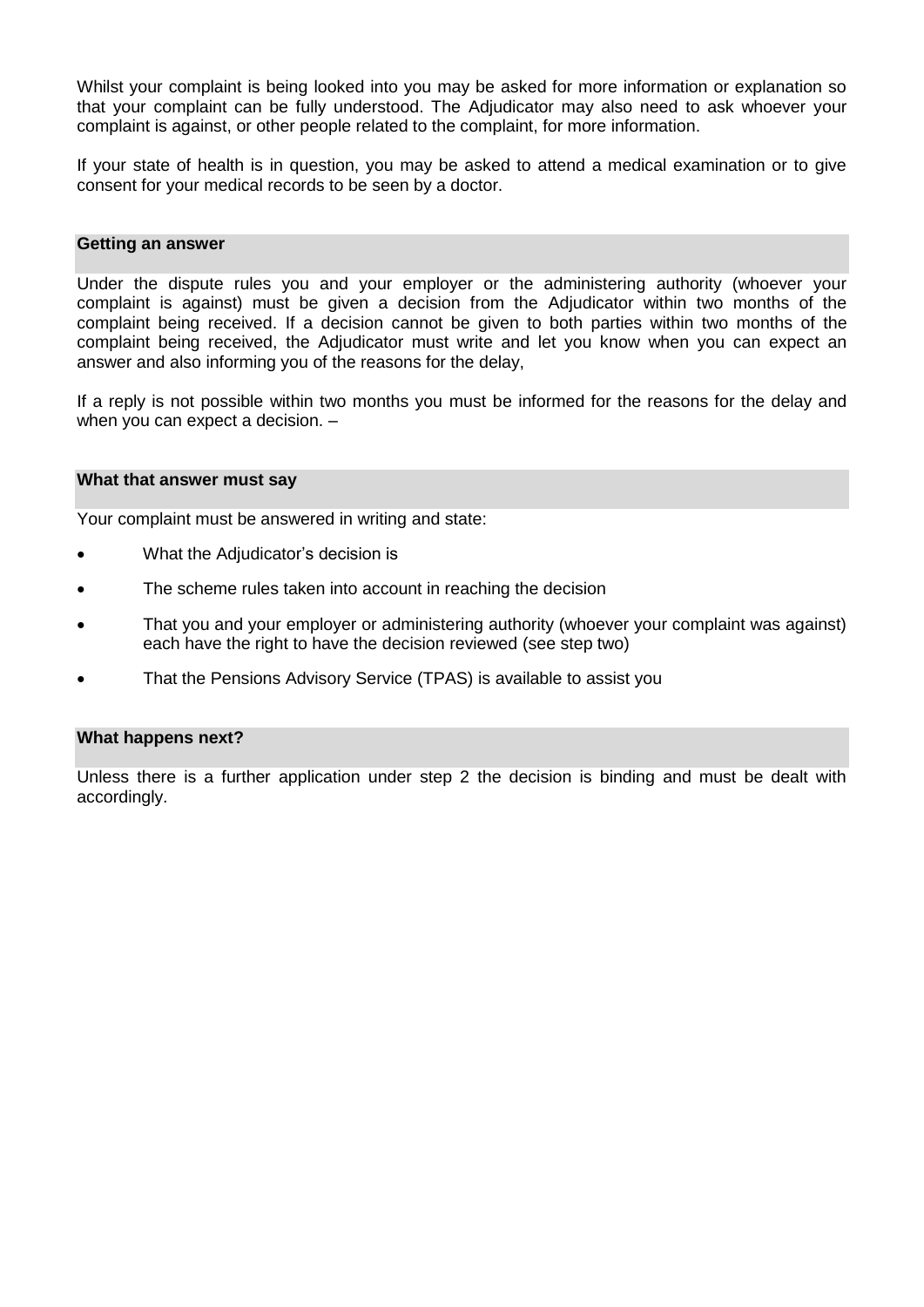## **Who to contact**

 If you are still unhappy having received the decision from the Adjudicator you can ask the Council, in their role as administering authority for the Pension Fund, to take a further look at the facts of your case. You can also go straight to this step two if the Adjudicator has failed to make a decision within one month of the expected decision date.

 In these circumstances the details will be considered by the Pensions Panel. The Panel will ask the Adjudicator for copies of all the correspondence and documents used in reaching the decision.

 If the original decision was made in exercise of a discretion and the Pensions Panel decides that it was not taken in a reasonable manner, they may insist on the original decision being reconsidered but they cannot replace the original decision with their own.

 You must make your complaint within six months of the Adjudicator's decision or, if no decision has been made, within seven months of the expected date of that decision. The time limits can be extended if there are special circumstances. You should therefore not leave things too long before writing to the Pensions Panel

You must put your complaint in writing. The address to write to is as follows:

 London Borough of Havering Town Hall, Main Road The Pensions Panel Romford Essex RM1 3BB

#### **What details to supply**

The Pensions Panel will require your:

- full name
- address
- date of birth
- national insurance number
- the name of your employer (not your department)
- copy of your reply from the Adjudicator

 If you are proceeding with the complaint as a relative or representative you should supply the information relating to the person you are representing and your name and address, as well as evidence of your authority to act on their behalf.

 You must state in your letter that you wish your complaint to be reconsidered and explain why you are unhappy.

#### **Getting an answer**

 The Pension Panel must either write to you with a decision within two months of the date your complaint is received or write to you at the end of two months to let you know when a decision is likely to be reached and the reason for the delay.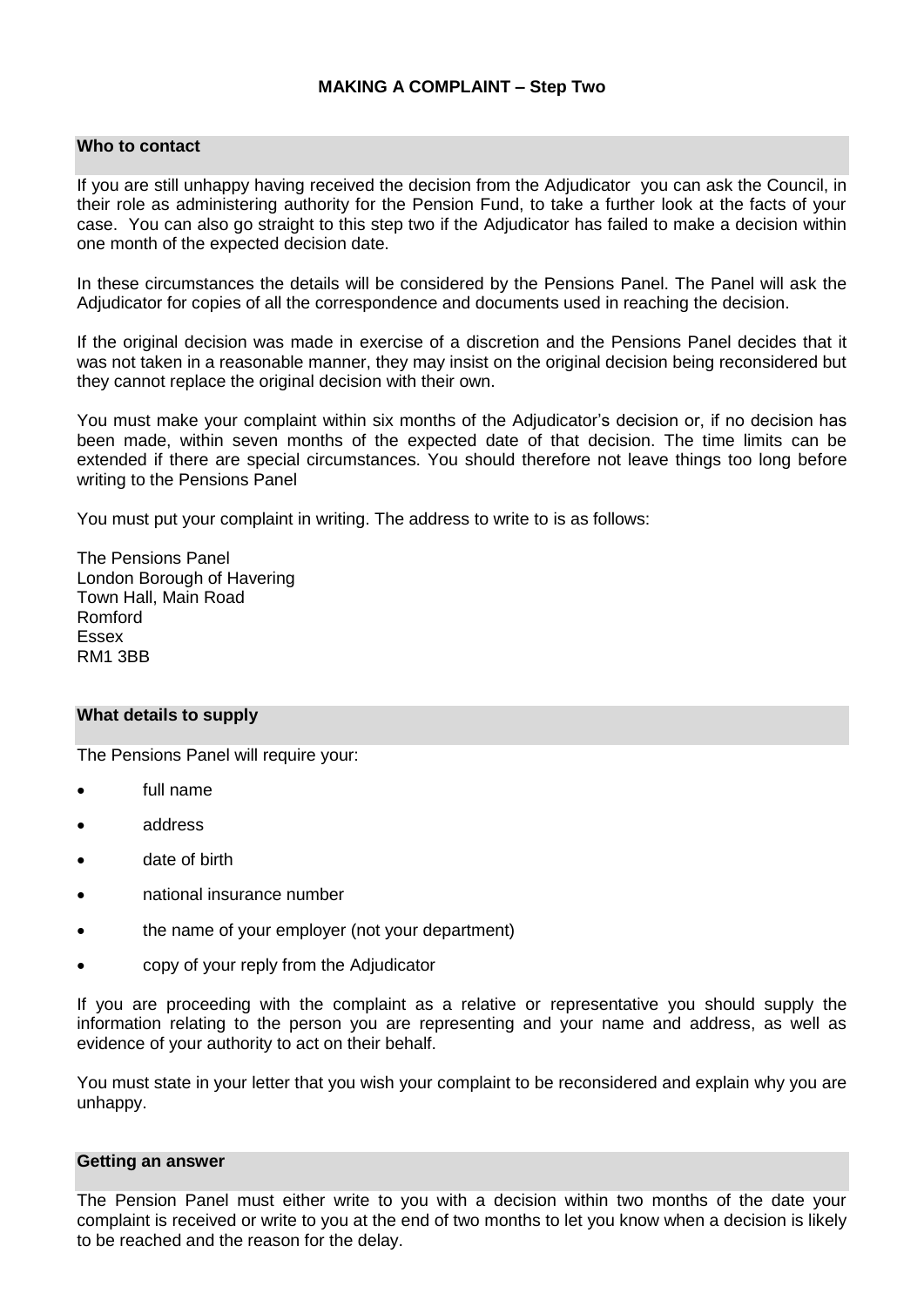#### **What that answer must say**

Your complaint must be answered in writing and tell you:

- Whether the original decision made by the Adjudicator is confirmed or overturned.
- The particular scheme rules referred to.
- The assistance available to you from The Pensions Advisory Service (TPAS) and the Pensions Ombudsman, and their address.

#### **What TPAS can do to help**

 TPAS offer a free service to all members of pension schemes who have problems with their pensions. If you have general requests for information or guidance concerning your pension arrangements contact:

 The Pensions Advisory Service London, SW1V 1RB Tel: 0800 011 3797 11 Belgrave Road

Website: [www.pensionsadvisoryservice.org.uk/](http://www.pensionsadvisoryservice.org.uk/) 

#### **Applying to the Pensions Ombudsman**

 The Pensions Ombudsman can investigate complaints of maladministration or disputes of fact or law about decisions that have been made about your pension but you must go through the procedures laid down in the dispute rules first. This means that you must first take your complaint to the Adjudicator and then to the Council for further consideration under step 2 before the Pensions Ombudsman will investigate it.

You have the right to refer your complaint to The Pensions Ombudsman free of charge.

 The Pensions Ombudsman deals with complaints and disputes which concern the administration and/or management of occupational and personal pension schemes.

 Contact with The Pensions Ombudsman about a complaint needs to be made within three years of when the event(s) you are complaining about happened – or, if later, within three years of when you first knew about it (or ought to have known about it). There is discretion for those time limits to be extended.

The Pensions Ombudsman can be contacted at:

 10 South Colonnade, Canary Wharf London, E14 4PU Tel: 0800 917 4487

Email: [enquiries@pensions-ombudsman.org.uk](mailto:enquiries@pensions-ombudsman.org.uk)  Website: [www.pensions-ombudsman.org.uk](http://www.pensions-ombudsman.org.uk/) 

You can also submit a complaint form online:

[www.pensions-ombudsman.org.uk/our-service/make-a-complaint/](https://www.pensions-ombudsman.org.uk/our-service/make-a-complaint/)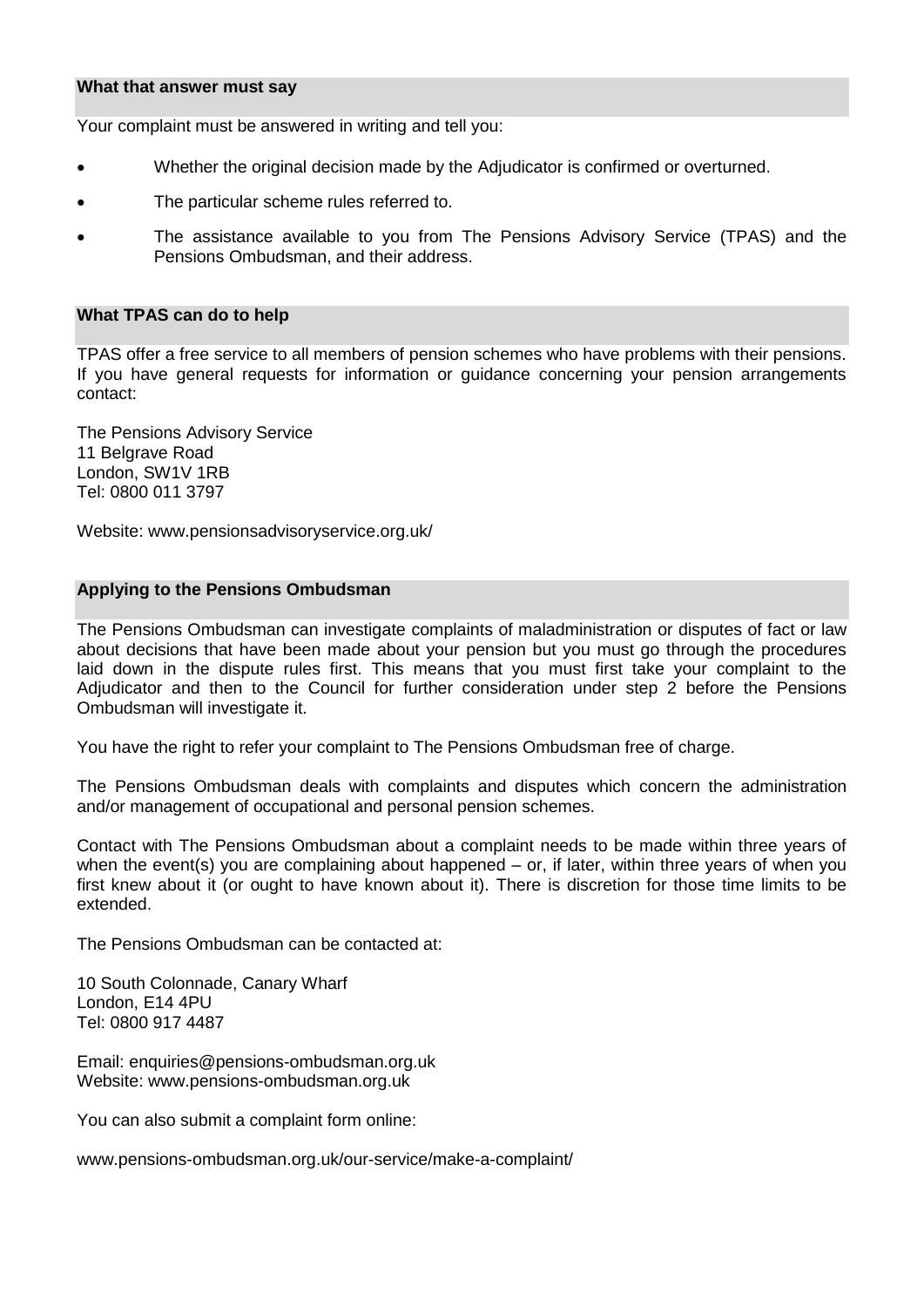

## **LOCAL GOVERNMENT PENSION SCHEME INTERNAL DISPUTE RESOLUTION PROCEDURE**

## **Application to resolve disagreement**

 You can use this form to apply to the Adjudicator to decide disagreements made with regard to the pension scheme.

## **Please write clearly in ink.**

## **1. MEMBER'S DETAILS**

| Name          |                        |  |
|---------------|------------------------|--|
| Address       |                        |  |
|               |                        |  |
| Date of birth | National Insurance No. |  |
| Employer      |                        |  |

## **2. DEPENDANT'S DETAILS**

 If you are the member's dependant (husband, wife, child, civil partner, nominated cohabiting partner) and the complaint is about a benefit for you, please give your details in this box.

| Name                   |                        |  |
|------------------------|------------------------|--|
| Address                |                        |  |
|                        |                        |  |
| Date of birth          | National Insurance No. |  |
| Relationship to member |                        |  |

# **3. REPRESENTATIVE'S DETAILS**

 If you are representing the person with the complaint (member or dependant) please give you details here

| Name          |                        |  |
|---------------|------------------------|--|
| Address       |                        |  |
| Date of birth | National Insurance No. |  |
| Employer      |                        |  |